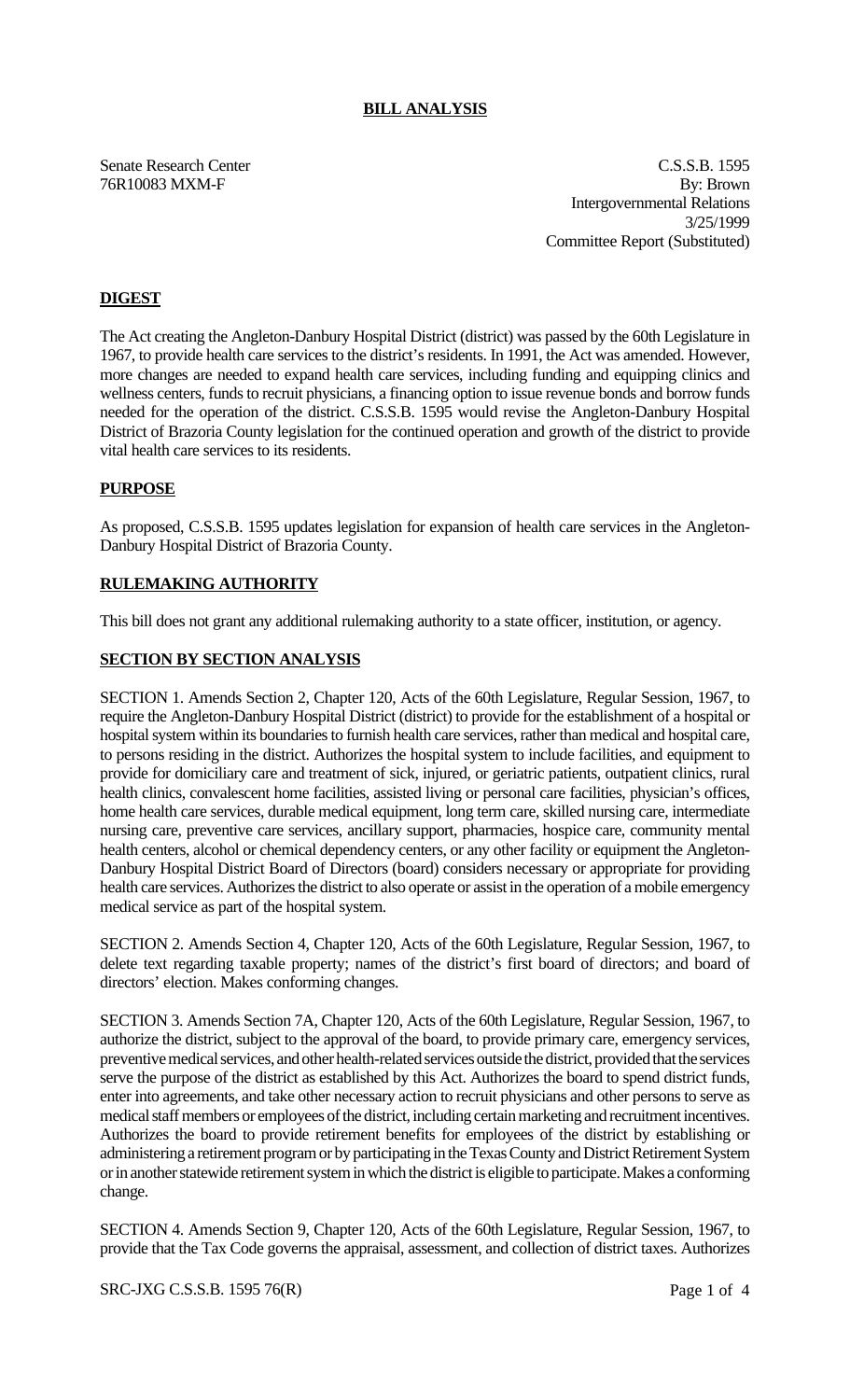the board to provide for the appointment of an assessor-collector of taxes as provided by the Tax Code. Deletes existing section regarding tax property for the district and tax collection.

SECTION 5. Amends Section 12, Chapter 120, Acts of the 60th Legislature, Regular Session, 1967, to require notice of a bond election to be given by publishing a substantial copy of the order calling the election in a newspaper of general circulation within the area of the district as provided by Section 4.003(a)(1), Election Code, rather than once a week for two consecutive weeks or at least 14 days prior to the date set for the election. Deletes text regarding taxable property within a district.

SECTION 6. Amends Section 12A, Chapter 120, Acts of the 60th Legislature, Regular Session, 1967, to authorize the board to issue revenue bonds for the purpose of purchasing, constructing, repairing, renovating, or acquiring buildings, sites, or improvements and equipping the same for hospitals and the hospital system. Requires the bonds to be payable from and secured by a pledge of all or part of the revenues derived from the operation of the district's hospital system. Authorizes the bonds to be additionally secured by a mortgage or deed of trust on all or part of district property. Requires the district to issue revenue bonds in accordance with Sections 264.042, 264.043, 264.046, 264.047, 264.048, and 264.049, Health and Safety Code.

SECTION 7. Amends Chapter 120, Acts of the 60th Legislature, Regular Session, 1967, by adding Section 12B, as follows:

Sec. 12B. Authorizes the board of directors to borrow money for district obligations. Authorizes the board to pledge certain district revenues or taxes to secure a loan. Requires a loan for which taxes or bonds are pledged to mature, no later than the first anniversary of the date on which the loan is made. Requires a loan for which district revenues are pledged to mature, no later than the fifth anniversary of the date on which the loan is made.

SECTION 8. Amends Chapter 120, Acts of the 60th Legislature, Regular Session, 1967, by adding Section 20, as follows:

Sec. 20. Authorizes the district to be dissolved, only if the dissolution is approved by a majority of the qualified voters of the district voting in an election called and held for that purpose. Authorizes the board to order an election on the question of dissolving the district and disposing of the district's assets and obligations. Requires the board to order an election, if the board receives a petition requesting an election that is signed by a number of residents of the district equal to at least 15 percent of the registered voters in the district. Requires the election to be held no later than the 60th day after the date the election is ordered. Provides that Section 41.001(a), Election Code, does not apply to an election ordered under this section. Requires the order calling the election to state certain information. Requires the board to give notice of the election by publishing a substantial copy of the election order in a newspaper with general circulation in the district once a week for two consecutive weeks. Requires the first publication to appear no less than 35 days before the date set for the election. Sets forth standard language for the ballot to permit voting for or against the proposition. Requires the board of directors and that the district is dissolved, if a majority of the votes in the election favor dissolution. Requires the board to continue to administer the district, and another election on the question of dissolution from being held before the first anniversary of the most recent election to dissolve the district, if a majority of the votes in the election do not favor dissolution. Requires the board to transfer or administer certain assets, if a majority of the votes in the election favor dissolution. Provides that the county or entity assumes all debts and obligations of the district at the time of the transfer, and the district is dissolved, if the district transfers the land, buildings, improvements, equipment, and other assets to Brazoria County or another governmental agency, the county or agency assumes all debts and obligations of the district at the time of the transfer, and the district is dissolved. Sets forth requirements for the board, after the board finds that the district is dissolved. Requires the board to order the secretary to return the pro rata share of all unused tax money to each district taxpayer, when all outstanding debts and obligations of the district are paid. Authorizes a taxpayer to request that the taxpayer's share of surplus tax money be credited to the taxpayer's county taxes. Requires the board to direct the secretary to transmit the funds to the county tax assessor-collector, if a taxpayer requests the credit. Requires the board to file a written report with the commissioners court of Brazoria County setting forth a summary of the board's actions in dissolving the district, after the district has paid all its debts and has disposed of all its assets and funds as prescribed by this section. Requires the commissioners court of Brazoria County to enter an order dissolving the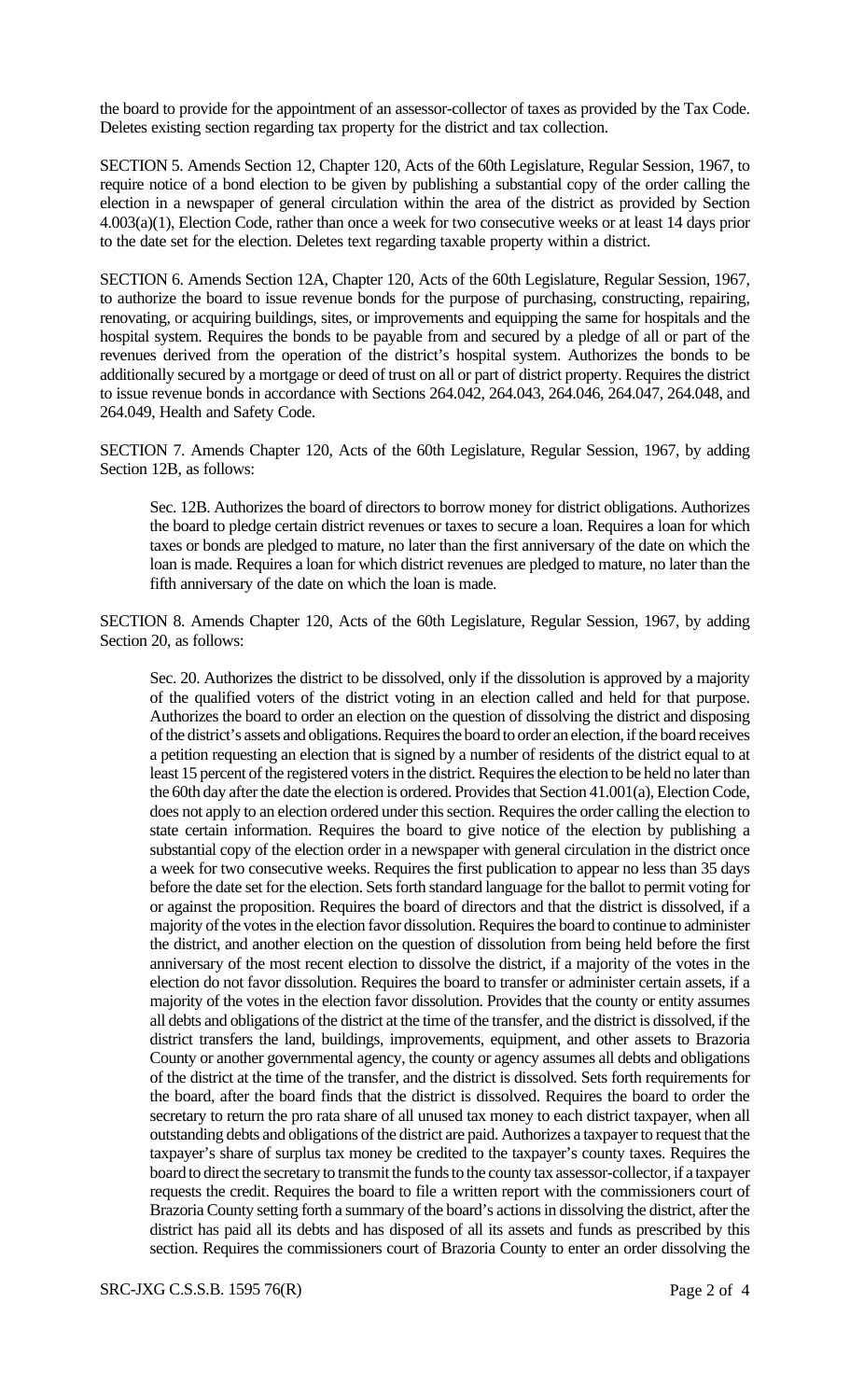district and releasing the board of the district from any further duty or obligation, by a certain date. Prohibits the district from being dissolved unless the board provides for the sale or transfer of the district's assets or liabilities to another person or entity, notwithstanding any other provisions of this section. Prohibits the dissolution of the district and the sale or transfer of the district's assets or liabilities from contravening a trust indenture or bond resolution relating to the outstanding bonds of the district. Provides that the dissolution and sale or transfer does not diminish or impair the rights of a holder of an outstanding bond, warrant, or other obligation of the district. Requires the sale or transfer of the district's assets and liabilities to satisfy the debt and bond obligations of the district in a manner that protects the interests of the residents of the district. Provides that a grant from federal funds is an obligation to be repaid in satisfaction. Prohibits the district from transferring or disposing of the district's assets except for due compensation unless the transfer is made to another governmental entity that serves the district and the transferred assets are to be used for the benefit of the residents of the district.

SECTION 9. Effective date: September 1, 1999.

SECTION 10. Emergency clause.

### **SUMMARY OF COMMITTEE CHANGES**

#### Relating clause.

Amends the relating clause regarding the operation of the Angleton-Danbury Hospital District of Brazoria County, Texas.

### SECTION 1.

Amends Section 2, Chapter 120, Acts of the 60th Legislature, Regular Session, 1967, to delete text regarding services. Makes conforming changes.

#### SECTION 3.

Amends Section 7A, Chapter 120, Acts of the 60th Legislature, Regular Session, 1967.

#### SECTION 4.

Amends Section 9, Chapter 120, Acts of the 60th Legislature, Regular Session, 1967.

#### SECTION 5.

Amends Section 12, Chapter 120, Acts of the 60th Legislature, Regular Session, 1967, to delete text regarding in accordance with the Election Code.

### SECTION 6.

Amends Section 12A, Chapter 120, Acts of the 60th Legislature, Regular Session, 1967, by adding Subsection (e), to authorize the board to issue revenue bonds. Requires the district to issue revenue bonds. Deletes existing Subsections (a)-(d). Deletes a requirement for the issuance of revenue bonds by county hospital authorities.

### SECTION 7.

Amends Chapter 120, Acts of the 60th Legislature, Regular Session, 1967, by adding Section 12B, regarding the board borrowing money for district obligations. Deletes proposed Section 12C. Makes conforming changes.